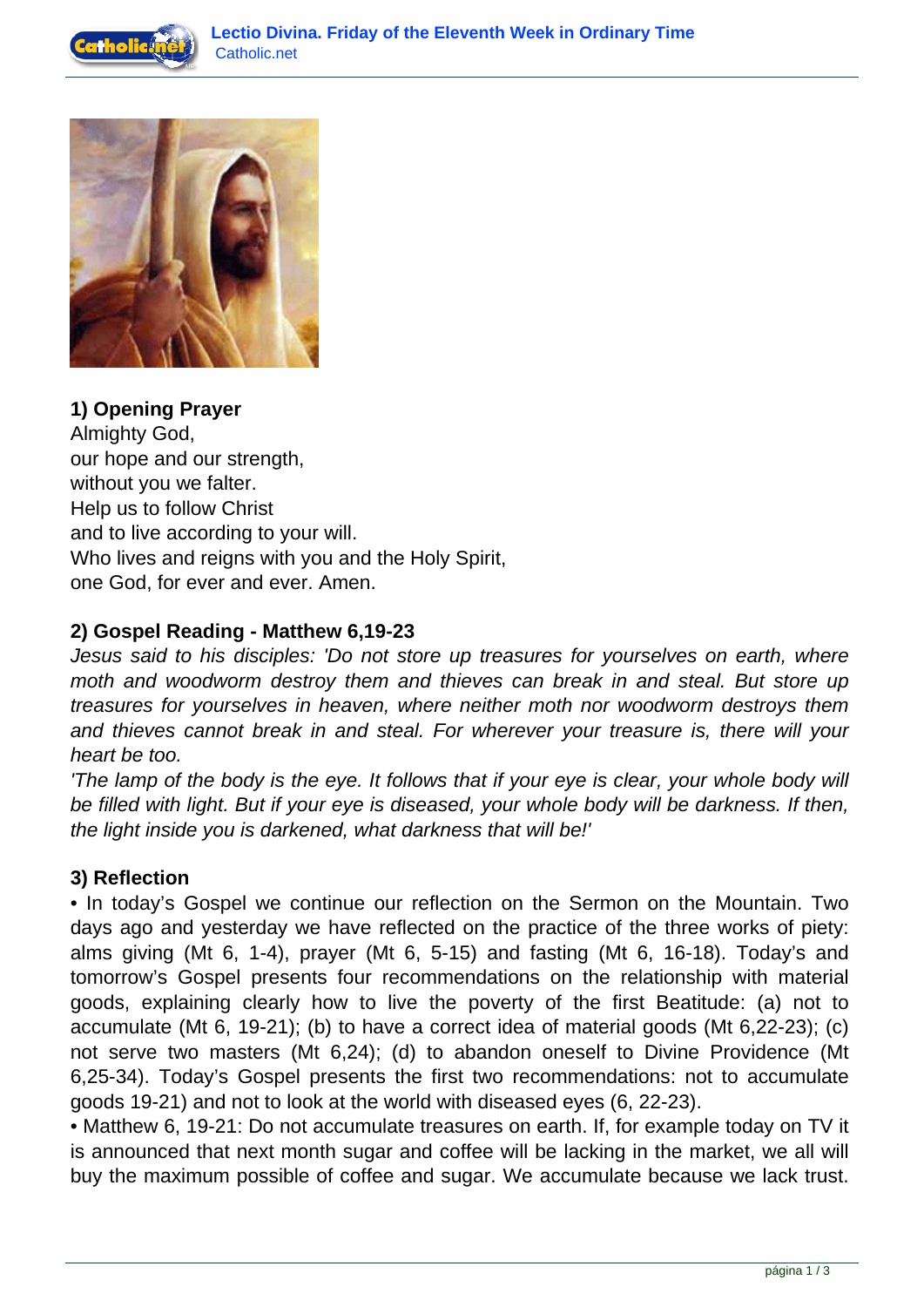

During the forty years in the desert, the people were tested to see if they were capable to observe God's Law (Ex 16, 4). The test consisted in this: to see if they were capable to gather only the necessary manna for a single day, and not accumulate for the following day. Jesus says: "Do not store up treasures for yourselves on earth, where moth and woodworm destroy them and thieves can break in and steal. But store up treasures for yourselves in heaven, where neither moth nor woodworm destroys them and thieves cannot break in and steal. What does it mean to store up treasures in heaven? It is a question of knowing where I place the basis of my existence. If I place it on material goods of this earth, I always run the danger of losing what I have stored up. If I place the basis one God, nobody will be able to destroy it and I will have interior freedom to share with others what I possess. In order that this may be possible and feasible it is important to reach a community life together which will favour sharing and reciprocal help, and in which the greatest richness or the treasure is not material riches, but rather the richness or the treasure of fraternal living together born from the certainty brought by Jesus: God is Father and Mother of all. Because there where your treasure is, there is your heart.

• Matthew 6, 22-23: The light of your body is the eye. To understand what Jesus asks it is necessary to have new eyes. Jesus is demanding and asks very much; do not store up (6, 19-21), do not serve God and money together (6, 24), do not worry about what you are to eat or drink (6, 25-34). These demanding recommendations have something to do with that part of human life where persons are more anguished and worried. It also forms part of the Sermon on the Mountain, that it is more difficult to understand and to practice. And this is why Jesus says: "If your eye is diseased ....". Some translate this as diseased eye and healthy eye. Others translate as mean or poor eye and generous eye. It is the same, in reality, the worse sickness that one can imagine is a person closed up in herself and in her goods and who trusts only these. It is the sickness of being stingy! Anyone who looks at life with this eye lives in sadness and in darkness. The medicine to cure this sickness is conversion, the change of mentality and of ideology. To place the basis of life on God and in this way our look becomes generous and the whole life becomes luminous, because it makes sharing and fraternity emerge.

•Jesus wants a radical change. He wants the observance of the Law of the sabbatical year, where it is said that in the community of believers there cannot be poor (Dt 15,4). Human living together should be organized in such a way that a person should not have to worry about food and drink, about dress and house, about health and education (Mt 6, 25-34). But this is possible if we all seek the Kingdom of God and his justice first (Mt 6, 33). The Kingdom of God means to permit God to reign: it is to imitate God (Mt 5, 48). The imitation of God leads to a just sharing of goods and of creative love, which brings about a true fraternity. Divine Providence should be mediated by the fraternal organization. It is only in this way that it will be possible to eliminate any worry or concern for tomorrow (Mt 6, 34).

## **4) Personal Questions**

• Jesus says: "There where your treasure is, your heart is also". Where is my richness found: in money or in fraternity?